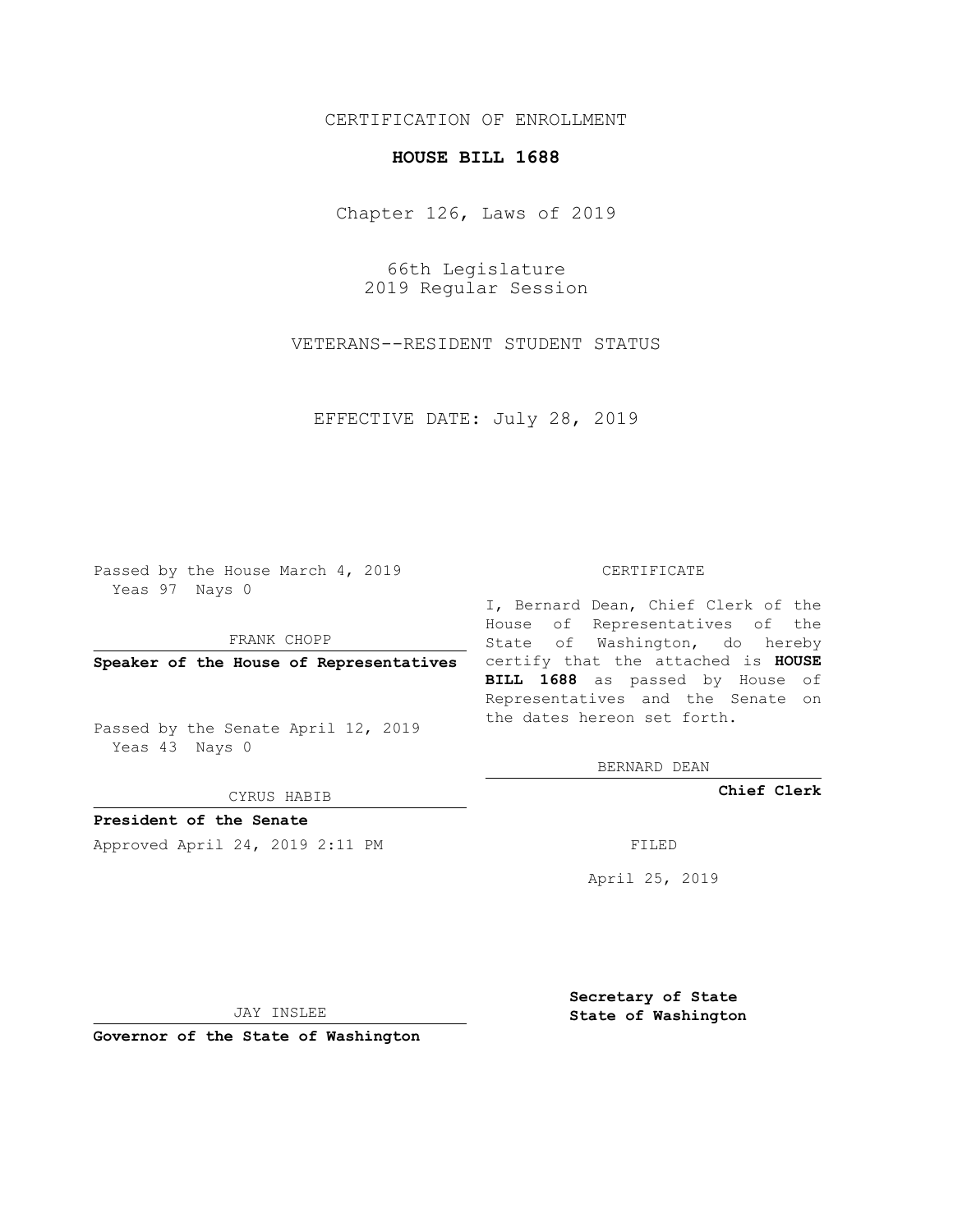### **HOUSE BILL 1688**

Passed Legislature - 2019 Regular Session

## **State of Washington 66th Legislature 2019 Regular Session**

**By** Representatives Morgan, Sutherland, Leavitt, Gildon, Kilduff, Ryu, and Doglio; by request of Department of Veterans Affairs

Read first time 01/28/19. Referred to Committee on College & Workforce Development.

1 AN ACT Relating to resident student status as applied to 2 veterans; and amending RCW 28B.15.012.

3 BE IT ENACTED BY THE LEGISLATURE OF THE STATE OF WASHINGTON:

4 **Sec. 1.** RCW 28B.15.012 and 2018 c 204 s 3 are each amended to 5 read as follows:

6 Whenever used in this chapter:

7 (1) The term "institution" shall mean a public university, 8 college, or community or technical college within the state of 9 Washington.

10 (2) The term "resident student" shall mean:

 (a) A financially independent student who has had a domicile in the state of Washington for the period of one year immediately prior to the time of commencement of the first day of the semester or quarter for which the student has registered at any institution and has in fact established a bona fide domicile in this state primarily 16 for purposes other than educational;

 (b) A dependent student, if one or both of the student's parents or legal guardians have maintained a bona fide domicile in the state of Washington for at least one year immediately prior to commencement of the semester or quarter for which the student has registered at 21 any institution;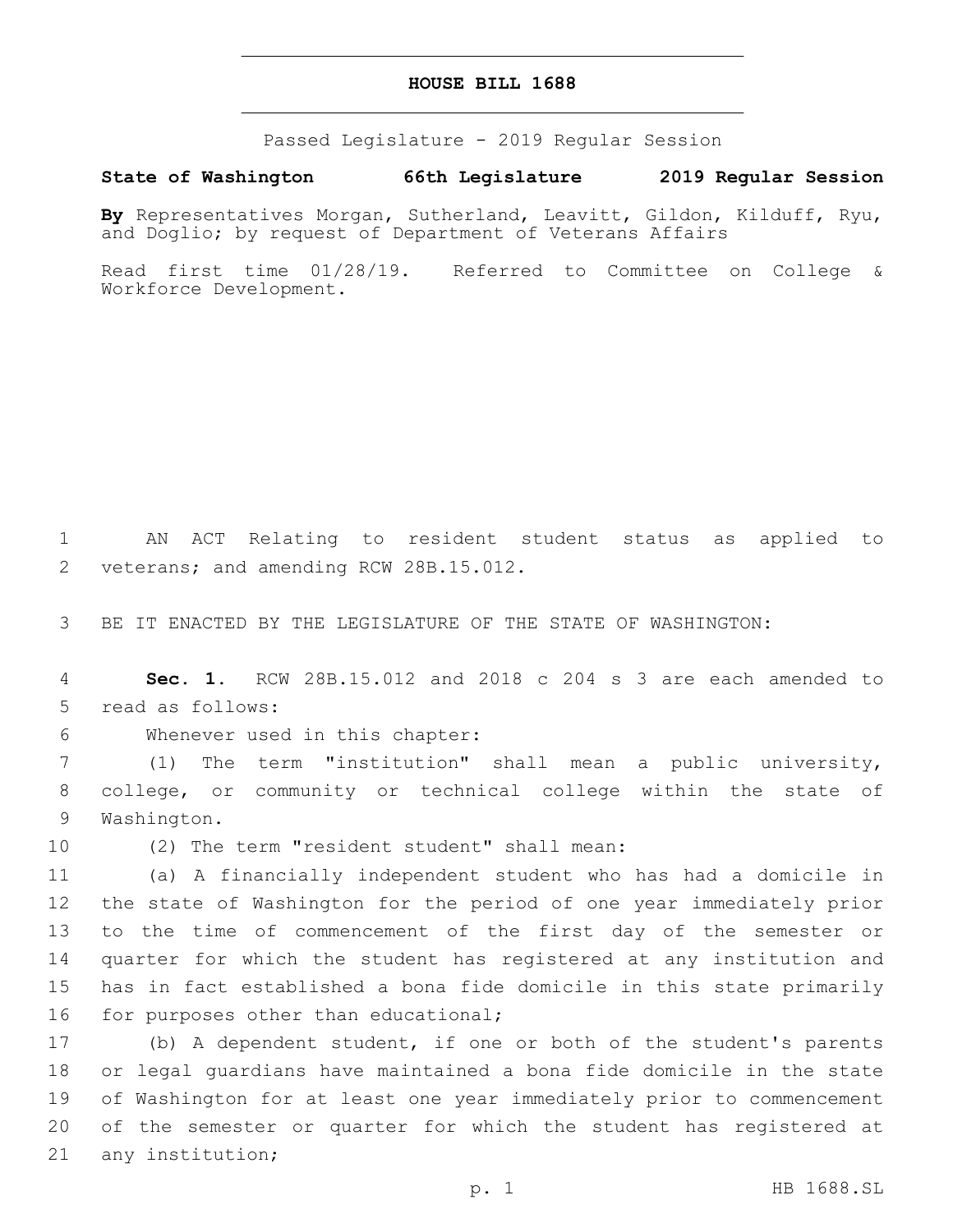(c) A student classified as a resident based upon domicile by an institution on or before May 31, 1982, who was enrolled at a state institution during any term of the 1982-1983 academic year, so long as such student's enrollment (excepting summer sessions) at an 5 institution in this state is continuous;

 (d) Any student who has spent at least seventy-five percent of both his or her junior and senior years in high schools in this state, whose parents or legal guardians have been domiciled in the state for a period of at least one year within the five-year period before the student graduates from high school, and who enrolls in a public institution of higher education within six months of leaving high school, for as long as the student remains continuously enrolled 13 for three quarters or two semesters in any calendar year;

 (e) Any person who has completed the full senior year of high school and obtained a high school diploma, both at a Washington public high school or private high school approved under chapter 28A.195 RCW, or a person who has received the equivalent of a diploma; who has lived in Washington for at least three years immediately prior to receiving the diploma or its equivalent; who has continuously lived in the state of Washington after receiving the diploma or its equivalent and until such time as the individual is admitted to an institution of higher education under subsection (1) of this section; and who provides to the institution an affidavit indicating that the individual will file an application to become a permanent resident at the earliest opportunity the individual is eligible to do so and a willingness to engage in any other activities necessary to acquire citizenship, including but not limited to 28 citizenship or civics review courses;

 (f) Any person who has lived in Washington, primarily for purposes other than educational, for at least one year immediately before the date on which the person has enrolled in an institution, and who holds lawful nonimmigrant status pursuant to 8 U.S.C. Sec. (a)(15) (E)(iii), (H)(i), or (L), or who holds lawful nonimmigrant status as the spouse or child of a person having nonimmigrant status under one of those subsections, or who, holding or having previously held such lawful nonimmigrant status as a principal or derivative, has filed an application for adjustment of status pursuant to 8 38 U.S.C. Sec. 1255(a);

 (g) A student who is on active military duty stationed in the 40 state or who is a member of the Washington national quard;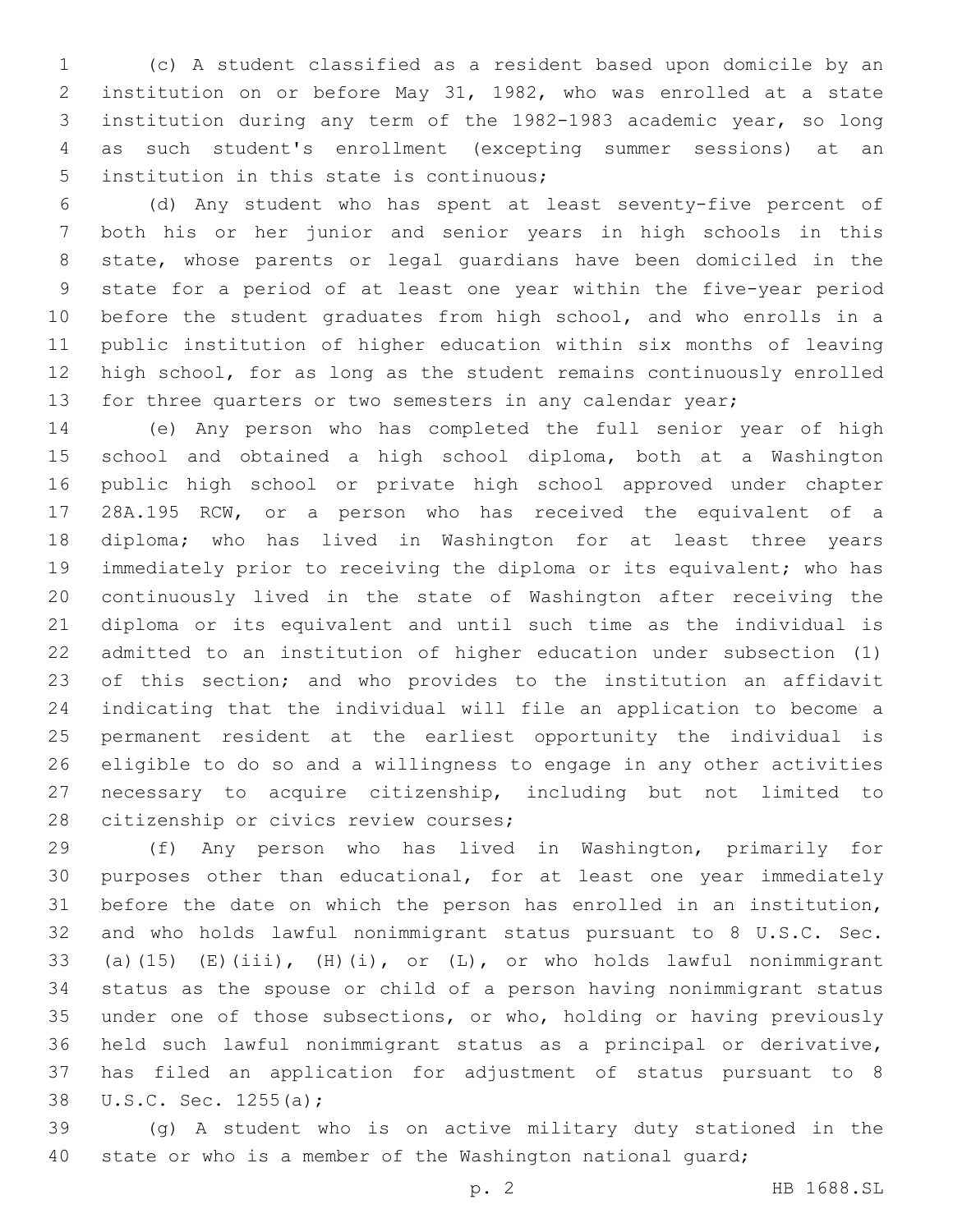(h) A student who is on active military duty or a member of the national guard who entered service as a Washington resident and who has maintained Washington as his or her domicile but is not stationed 4 in the state;

 (i) A student who is the spouse or a dependent of a person who is on active military duty or a member of the national guard who entered service as a Washington resident and who has maintained Washington as his or her domicile but is not stationed in the state. If the person on active military duty is reassigned out-of-state, the student maintains the status as a resident student so long as the student is 11 continuously enrolled in a degree program;

 (j) A student who is entitled to transferred federal post-9/11 veterans educational assistance act of 2008 (38 U.S.C. Sec. 3301 et seq.) benefits based on the student's relationship as a spouse, former spouse, or child to an individual who is on active duty in the 16 uniformed services:

 (k) A student who resides in the state of Washington and is the spouse or a dependent of a person who is a member of the Washington 19 national quard;

 (l) A student who has separated from the uniformed services with any period of honorable service after at least ninety days of active 22 duty service; is eligible for educational assistance benefits under ((the federal all-volunteer force educational assistance program (38 24 U.S.C. Sec. 3001 et seq.), the federal post-9/11 veterans educational 25 assistance act of 2008 (38 U.S.C. Sec. 3301 et seq.), or any other federal law authorizing educational assistance benefits for 27 veterans)) Title 38 U.S.C.; and enters an institution of higher 28 education in Washington within three years of the date of separation;

 (m) A student who is entitled to veterans administration educational assistance benefits based on the student's relationship as a spouse, former spouse, or child to an individual who has separated from the uniformed services with any period of honorable service after at least ninety days of active duty service, and who enters an institution of higher education in Washington within three 35 years of the service member's date of separation;

 (n) A student who is entitled to veterans administration educational assistance benefits based on the student's relationship with a deceased member of the uniformed services who died in the line 39 of duty;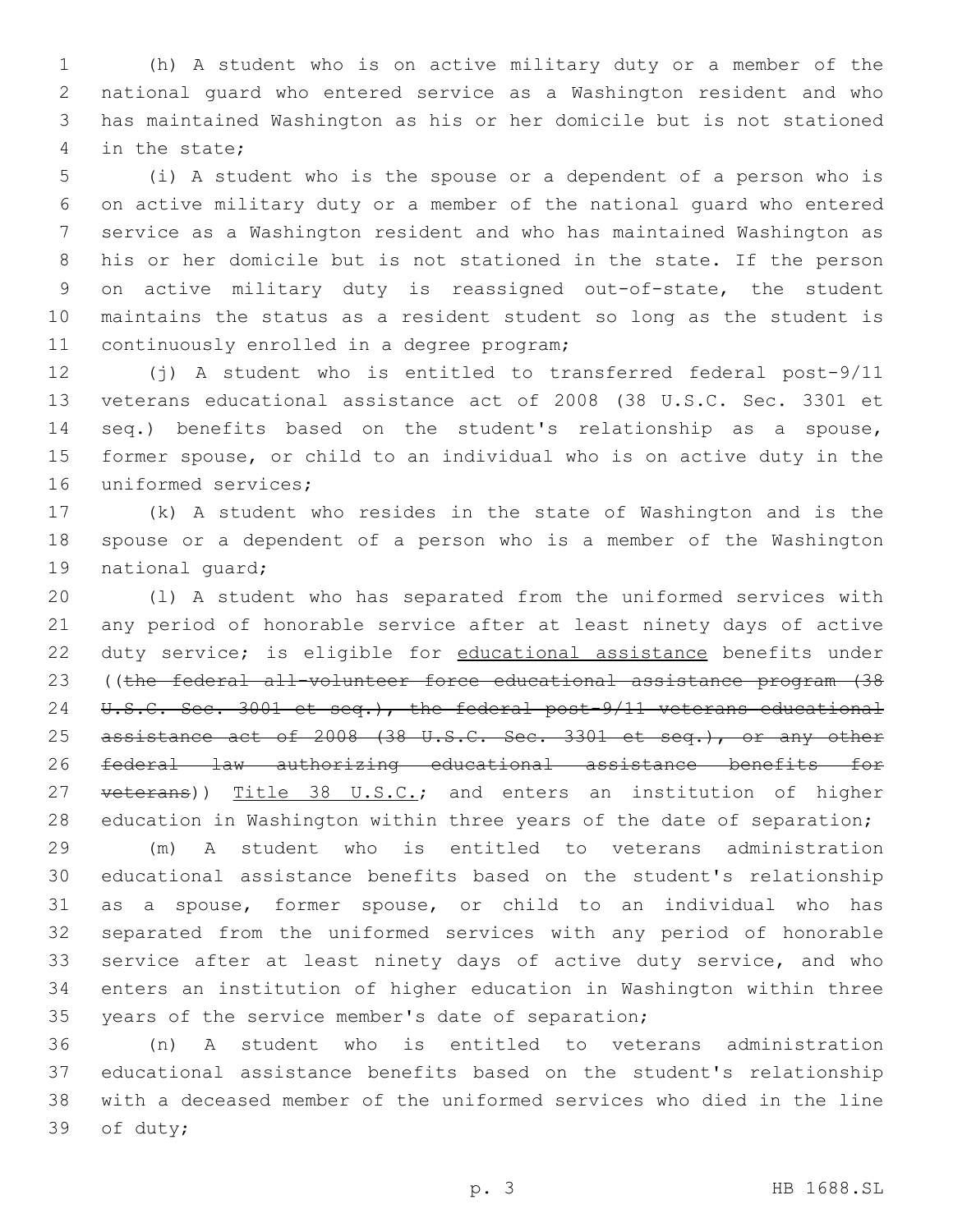| 1 (o) A student who is entitled to federal vocational               |  |  |  |  |  |
|---------------------------------------------------------------------|--|--|--|--|--|
| 2 rehabilitation and employment services for veterans with service- |  |  |  |  |  |
| 3 connected disabilities under 38 U.S.C. Sec. 3102(a);              |  |  |  |  |  |

 (p) A student who is defined as a covered individual in 38 U.S.C. 5 Sec. 3679(c)(2) as it existed on the effective date of this section, or such subsequent date as the student achievement council may determine by rule;

 (q) A student of an out-of-state institution of higher education who is attending a Washington state institution of higher education pursuant to a home tuition agreement as described in RCW 28B.15.725;

11 (((p)) (r) A student who meets the requirements of RCW 28B.15.0131 or 28B.15.0139: PROVIDED, That a nonresident student enrolled for more than six hours per semester or quarter shall be considered as attending for primarily educational purposes, and for tuition and fee paying purposes only such period of enrollment shall not be counted toward the establishment of a bona fide domicile of one year in this state unless such student proves that the student has in fact established a bona fide domicile in this state primarily 19 for purposes other than educational;

 $((+q))$  (s) A student who resides in Washington and is on active military duty stationed in the Oregon counties of Columbia, Gilliam, Hood River, Multnomah, Clatsop, Clackamas, Morrow, Sherman, Umatilla, 23 Union, Wallowa, Wasco, or Washington; or

24 ( $(\frac{f}{f})$ ) (t) A student who resides in Washington and is the spouse or a dependent of a person who resides in Washington and is on active military duty stationed in the Oregon counties of Columbia, Gilliam, Hood River, Multnomah, Clatsop, Clackamas, Morrow, Sherman, Umatilla, Union, Wallowa, Wasco, or Washington. If the person on active military duty moves from Washington or is reassigned out of the Oregon counties of Columbia, Gilliam, Hood River, Multnomah, Clatsop, Clackamas, Morrow, Sherman, Umatilla, Union, Wallowa, Wasco, or Washington, the student maintains the status as a resident student so long as the student resides in Washington and is continuously 34 enrolled in a degree program.

35 (3)(a) A student who qualifies under subsection  $(2)(j)$ ,  $(l)$ ,  $(m)$ , 36 ( $(\theta \hat{r})$ ) (n), (o), or (p) of this section and who remains continuously enrolled at an institution of higher education shall retain resident 38 student status.

39 (b) Nothing in subsection  $(2)(j)$ ,  $(l)$ ,  $(m)$ ,  $((e^E))$   $(n)$ ,  $(o)$ , or (p) of this section applies to students who have a dishonorable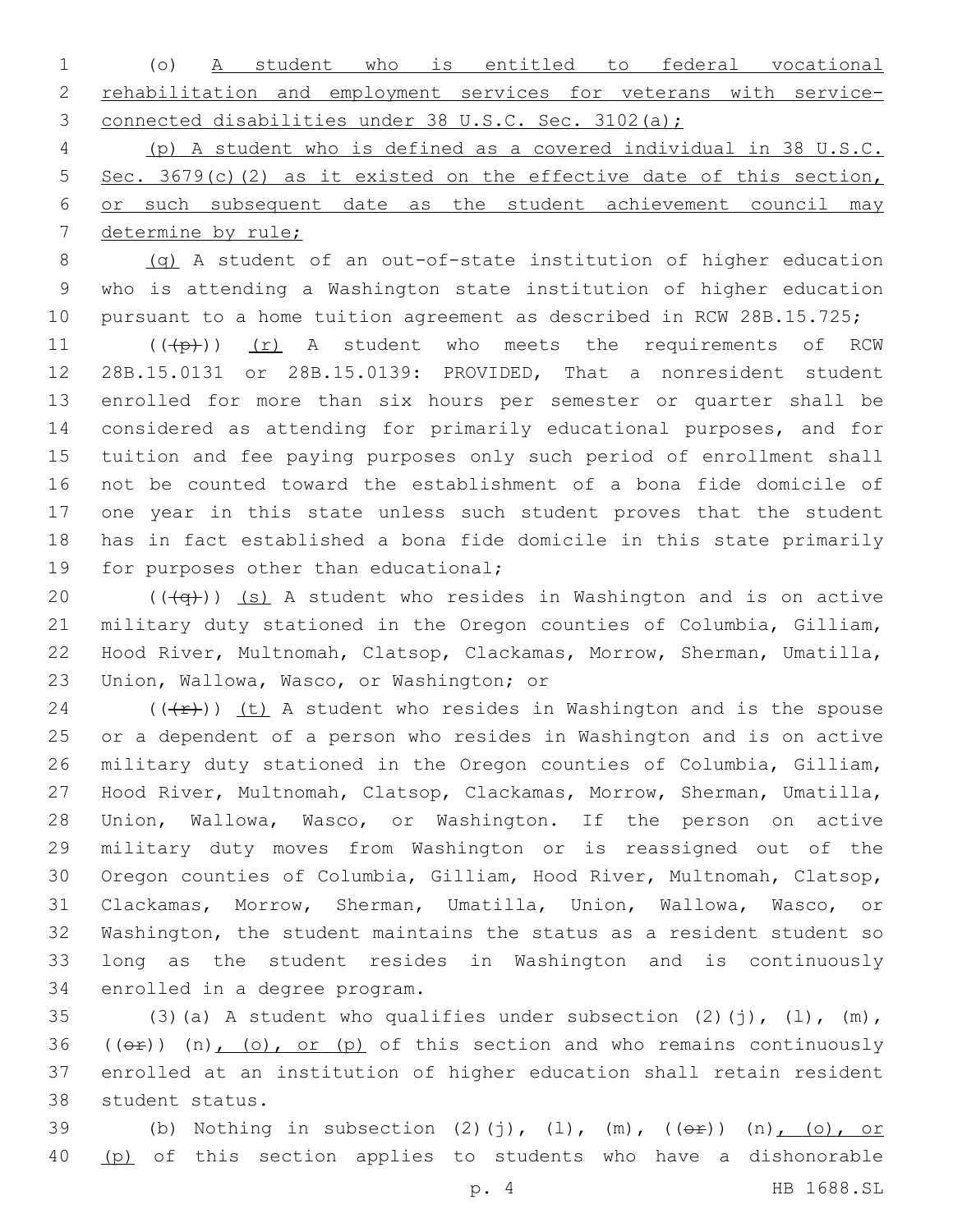discharge from the uniformed services, or to students who are the spouse or child of an individual who has had a dishonorable discharge from the uniformed services, unless the student is receiving veterans administration educational assistance benefits.4

 (4) The term "nonresident student" shall mean any student who does not qualify as a "resident student" under the provisions of this section and RCW 28B.15.013. Except for students qualifying under 8 subsection (2)(e) or  $((+e+))$  (q) of this section, a nonresident 9 student shall include:

 (a) A student attending an institution with the aid of financial assistance provided by another state or governmental unit or agency 12 thereof, such nonresidency continuing for one year after the completion of such semester or quarter. This condition shall not apply to students from Columbia, Multnomah, Clatsop, Clackamas, or Washington county, Oregon participating in the border county pilot project under RCW 28B.76.685, 28B.76.690, and 28B.15.0139.

 (b) A person who is not a citizen of the United States of America, unless the person meets and complies with all applicable requirements in this section and RCW 28B.15.013 and is one of the 20 following:

21 (i) A lawful permanent resident;

22 (ii) A temporary resident;

 (iii) A person who holds "refugee-parolee," "conditional entrant," or U or T nonimmigrant status with the United States 25 citizenship and immigration services;

 (iv) A person who has been issued an employment authorization document by the United States citizenship and immigration services that is valid as of the date the person's residency status is 29 determined;

 (v) A person who has been granted deferred action for childhood arrival status before, on, or after June 7, 2018, regardless of whether the person is no longer or will no longer be granted deferred action for childhood arrival status due to the termination, suspension, or modification of the deferred action for childhood 35 arrival program; or

 (vi) A person who is otherwise permanently residing in the United States under color of law, including deferred action status.

 (5) The term "domicile" shall denote a person's true, fixed and permanent home and place of habitation. It is the place where the student intends to remain, and to which the student expects to return